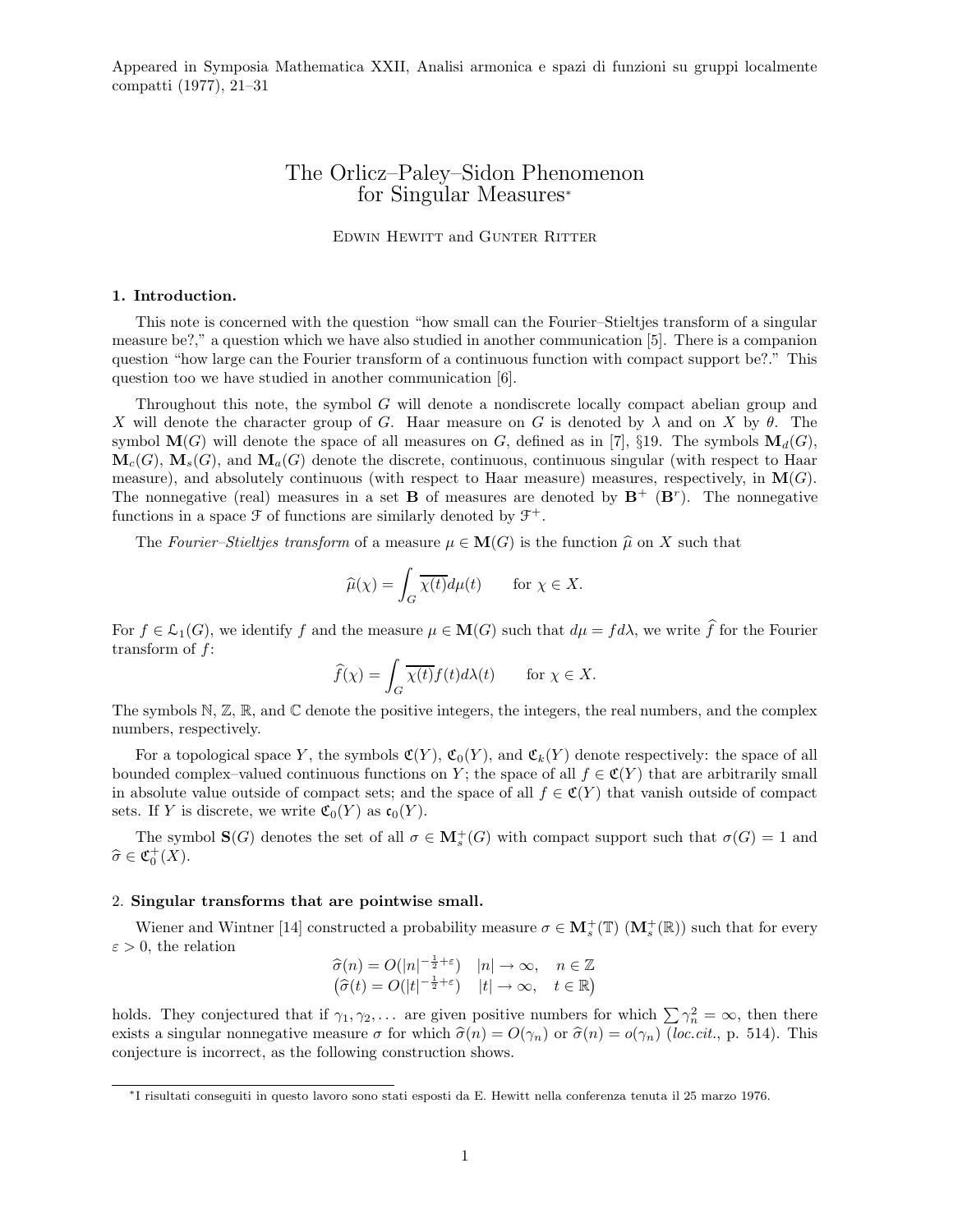(2.1) THEOREM: There exists a strictly positive sequence  $(\gamma_n)_{n=1}^{\infty}$  such that  $\sum_{n=1}^{\infty} \gamma_n^2 = \infty$  and such that if  $\mu \in \mathbf{M}^r(\mathbb{T})$  and  $|\widehat{\mu}(n)| \leq \gamma_n$  for all  $n \in \mathbb{N}$ , then  $\mu$  is absolutely continuous (with Radon–Nikodym derivative in  $\mathcal{L}_2(\mathbb{T})$ ).

PROOF: First, let F be a Sidon set contained in  $\mathbb Z$  and suppose that  $\nu$  is a measure in  $\mathbf M(\mathbb T)$  such that  $\hat{\nu}(n) = 0$  for  $n \in \mathbb{Z} \setminus F$ . As Professor Alessandro Figà–Talamanca has kindly pointed out to us, this implies that  $\hat{\nu} \in l_2(\mathbb{Z})$ . For, let  $\alpha$  be any function on Z of absolute value 1. Since F is a Sidon set, there is a measure  $\rho \in \mathbf{M}(\mathbb{T})$  such that  $\widehat{\varrho}|_F = \alpha|_F$ . Since  $\widehat{\nu}$  vanishes on  $\mathbb{Z} \setminus F$ , we have

$$
\widehat{\nu \star \varrho} = \alpha \widehat{\nu}.
$$

That is,  $\alpha \hat{\nu}$  is a Fourier–Stieltjes transform for all choices of  $\alpha$ . It is well known (see for example [7], (36.13)) that this property implies that  $\hat{\nu} \in l_2(\mathbb{Z})$  and so in particular  $\nu$  is absolutely continuous.

To define  $(\gamma_n)_{n=1}^{\infty}$ , let D be any infinite Sidon set contained in N, and let  $\gamma_n$  be 1 (say) for  $n \in D$ . On the set  $\mathbb{N} \setminus D$ , let  $\gamma_n$  be strictly positive and such that  $\sum_{n \in \mathbb{N} \setminus D} \gamma_n^2 < \infty$ . Let  $\mu$  be any measure in  $\mathbf{M}^r(\mathbb{T})$  such that  $|\widehat{\mu}(n)| \leq \gamma_n$  for all  $n \in \mathbb{N}$ . Write F for the set  $D \cup (-D)$ . By a theorem of Drury [2], F is a Sidon set. Since  $\hat{\mu}(-n) = \hat{\overline{\mu}(n)}$ , the function  $\hat{\mu} \cdot 1_{\mathbb{Z}\setminus F}$  is in  $l_2(\mathbb{Z})$  and so has the form  $\hat{g}$  for some g in  $\mathcal{L}_2(\mathbb{T})$ .

The function  $\hat{\mu} - \hat{g}$  vanishes on  $\mathbb{Z} \setminus F$  and as noted above is therefore in  $l_2(\mathbb{Z})$ . Thus  $\hat{\mu}$  is in  $l_2(\mathbb{Z})$ , so that  $\mu$  is absolutely continuous with Radon–Nikodym derivative in  $\mathcal{L}_2(\mathbb{T})$ .

Some additional conditions must be imposed on  $(\gamma_n)_{n=1}^{\infty}$  in order to establish the conjecture of Wiener and Wintner. The most refined result in this direction that we know of is due to Ivašev–Musatov [9]. We state a typical case of his theorem for measures on R. For every  $p \in \mathbb{N}$ , there is a probability measure  $\sigma \in \mathbf{M}_{s}^{+}(\mathbb{R})$  with support a perfect set E of Lebesgue measure 0 (E may be contained in  $[0, 2\pi]$  or it may be unbounded) such that

(1) 
$$
\widehat{\sigma}(y) = o\Big(\big(y \log(y) \log(\log(y)) \dots \log_{(p)}(y)\big)^{-\frac{1}{2}}\Big) \qquad y \to \infty.
$$

We know of no complete resolution of the Wiener–Wintner conjecture.

#### 3. Singular transforms that are small on the average.

For behavior "on the average" of singular Fourier–Stieltjes transforms, however, the situation is much clearer. First, in the communication [5], we have proved the following.

(3.1) THEOREM: (a) Let r be a real number greater than or equal to 2. There is a measure  $\sigma \in \mathbf{S}(G)$ such that  $\hat{\sigma} \in \mathcal{L}_p(X)$  if and only if  $p > r$ .

(b) Let r be a real number strictly greater than 2. There is a measure  $\sigma \in \mathbf{S}(G)$  such that  $\widehat{\sigma} \in \mathcal{L}_p(X)$ if and only if  $p \geq r$ .

(c) There is a measure  $\sigma \in \mathbf{S}(G)$  such that  $\widehat{\sigma}$  is in no space  $\mathcal{L}_p(X)$ ,  $1 \leq p < \infty$ .

We also have proved in [5] the following improvement on  $(3.1)$  Part  $(a)$  for  $r = 2$ .

(3.2) THEOREM: Let  $\varphi$  be a nonnegative, Borel measurable, locally bounded function defined on  $]0,\infty[$  with the property that  $\lim_{s\to\infty}\varphi(s)=0$ . Then there exists a measure  $\sigma$  in  $\mathbf{S}(G)$  such that

(i)  $\int_X \widehat{\sigma}(\chi)^2 \varphi(\widehat{\sigma}(\chi)) d\theta(\chi) < \infty$ .

 $(3.3)$  REMARKS: (a) Theorem  $(3.2)$  is a counterpart for singular measures of Gronwall's theorem [4] for Fourier transforms of continuous functions on  $\mathbb{T}$ , which we have extended in [6] to all groups  $G$ , using  $\mathfrak{C}_k(G)$ . Nothing like (3.2) appears in Gronwall loc.cit., however.

(b) In (3.2) we need only set  $\varphi(s) = (\log(1+1/s))^{-1}$  to obtain (3.1) Part (a) with  $r = 2$ .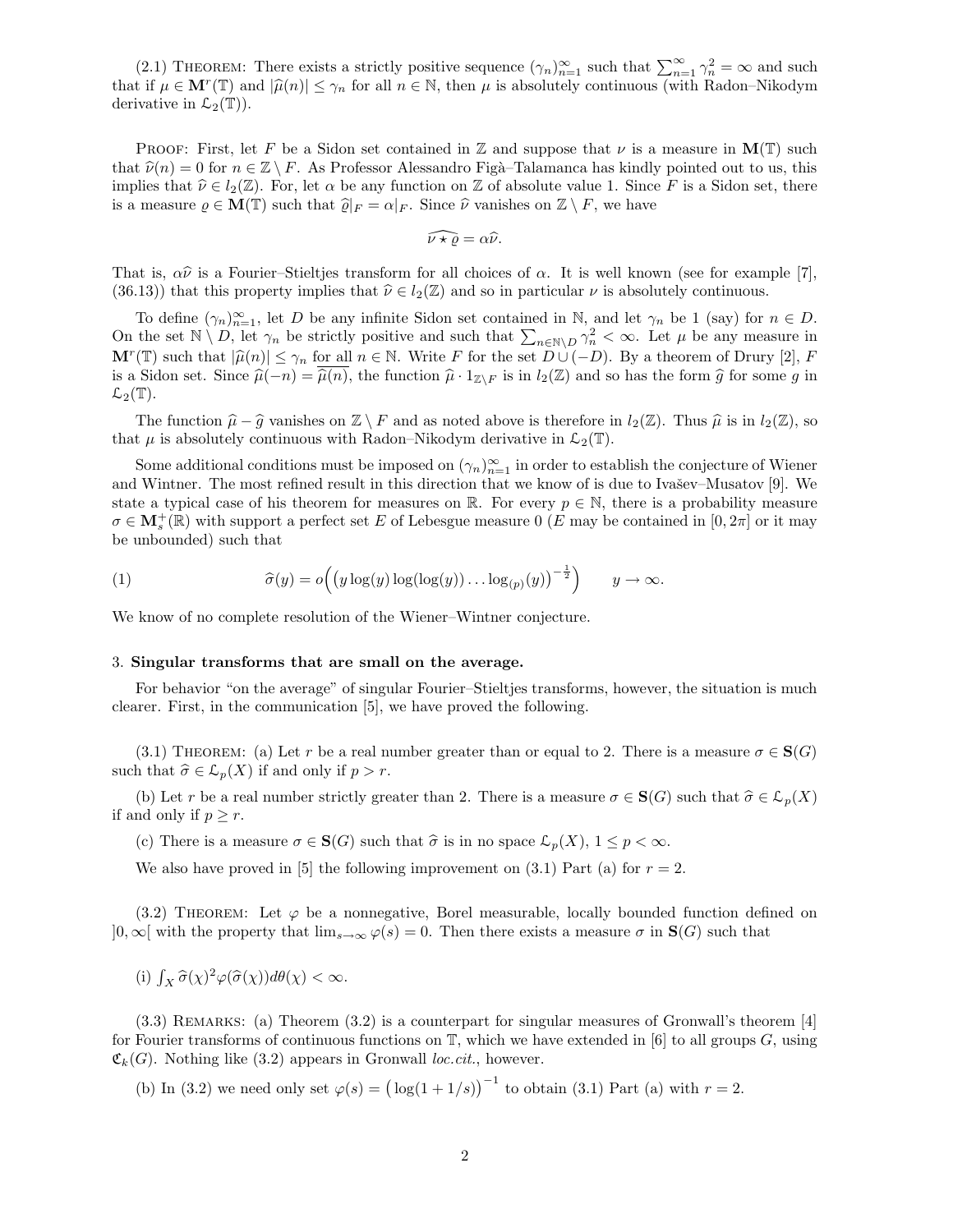## 4. Statement of present results.

A classical result of Orlicz [11], Paley [12], and Sidon [13], later extended by R.E. Edwards [3], asserts that  $l_2(X)$  is the multiplier set for  $\mathfrak{C}(G)$  if G is compact. The exact result is as follows.

 $(4.1)$  THEOREM: Let G be a compact group, so that X is discrete. If w is any complex function on X such that  $w\widehat{f} \in l_1(X)$  for all  $f \in \mathfrak{C}(G)$ , then w must be in  $l_2(X)$ .

The analogue of (4.1) for compact not necessarily abelian groups also holds, and can be found for example in [7], (36.12).

We may ask if any "inverse" phenomenon occurs with singular measures. Our first result is a somewhat surprising affirmative answer.

 $(4.2)$  THEOREM: Let G be a nondiscrete locally compact abelian group, and let w be any function in  $\mathcal{L}_2^+(X)$ . There exists a measure  $\sigma \in \mathbf{S}(G)$  such that

(i)  $\int_X \widehat{\sigma}(\chi) w(\chi) d\theta(\chi) < \infty$ .

For compact  $G$ , we can say even more.

(4.3) THEOREM: Let G be a compact abelian group and let w be any function in  $\mathfrak{c}_0^+(X)$ . There is a measure  $\sigma \in \mathbf{S}(G)$  such that

(i) 
$$
\sum_{\chi \in X} \hat{\sigma}(\chi) w(\chi) < \infty
$$
.

## 5. Proof of (4.2).

We first prove a measure–theoretic lemma. In  $(5.1)$ , let  $(Y, A, \mu)$  be an arbitrary measure space, i.e., a set Y, a  $\sigma$ -algebra A of subsets of Y, and a countably additive nonnegative (possibly infinite) measure  $\mu$  on A. Write  $\mathcal{L}_2$  for  $\mathcal{L}_2(Y, A, \mu)$ .

(5.1) LEMMA: Let w be a function in  $\mathcal{L}_2^+$ . There exists a function  $\Psi$  defined on  $]0,\infty[$  with values in  $]0,\infty[$  such that

- (i)  $\Psi$  is continuous;
- (ii)  $\Psi$  is strictly increasing;
- (iii)  $\lim_{y\to 0} \Psi(y) = 0;$
- (iv)  $\lim_{y\to 0} \Psi(y) \cdot y^{-1} = \infty;$
- (v)  $\lim_{y\to 0} \Psi(y) = \infty;$
- (vi)  $\int_Y w(t)\Psi(w(t))d\mu(t) < \infty$ .

PROOF: For all  $n \in \mathbb{N}$ , let  $A_n = \{y \in Y : (n+1)^{-1} \leq w(y) < n^{-1}\}\$ . It is clear that

(1) 
$$
\sum_{n=1}^{\infty} (n+1)^{-2} \mu(A_n) \leq \sum_{n=1}^{\infty} \int_{A_n} w^2(t) d\mu(t) \leq \int_Y w^2(t) d\mu(t) < \infty,
$$

and since

$$
\frac{1}{n^2} \le \frac{4}{(n+1)^2},
$$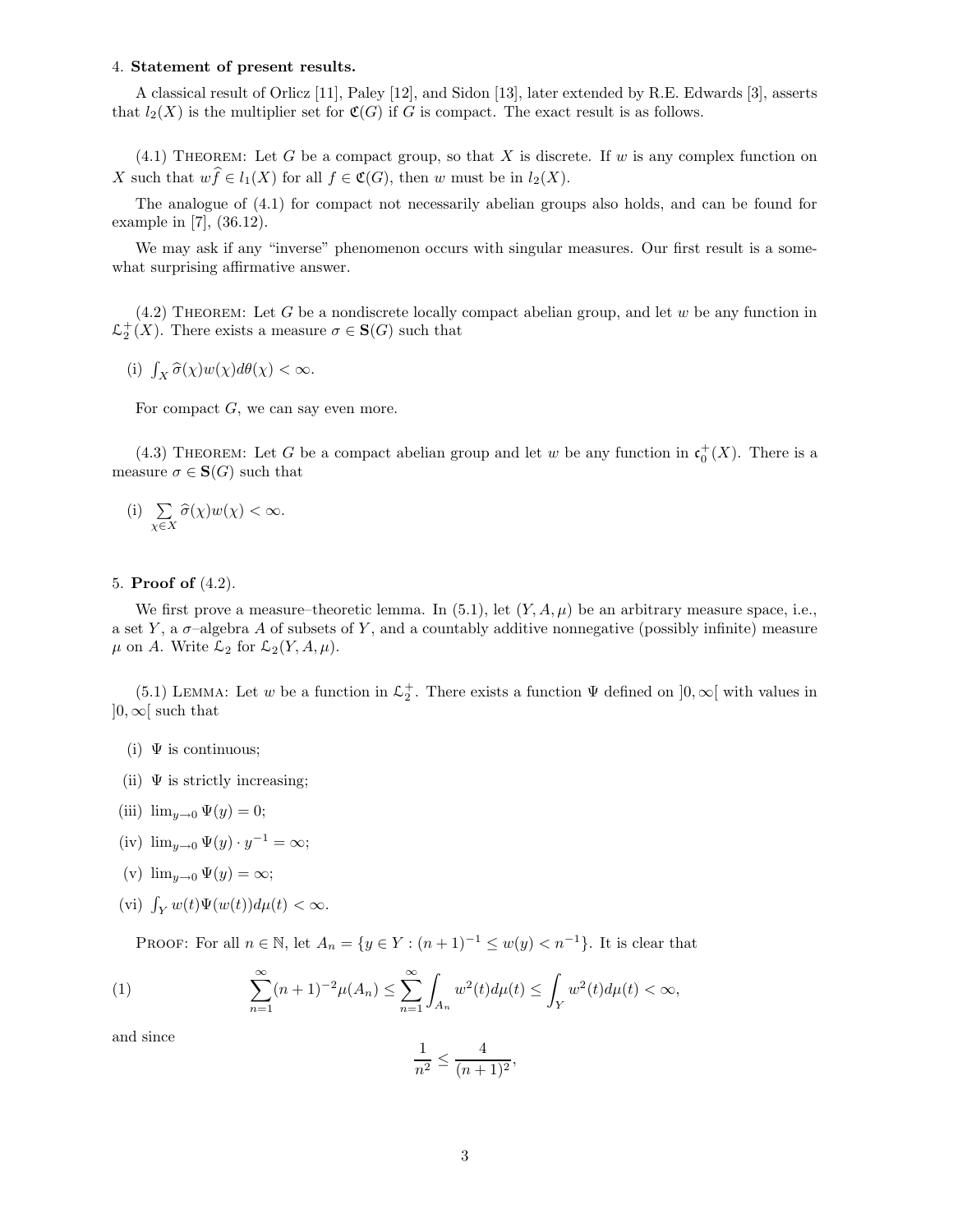(1) implies that

$$
(2) \qquad \sum_{n=1}^{\infty} n^{-2} \mu(A_n) < \infty.
$$

A theorem of Dini (see e.g. [10], §39, paragraph 15, p. 302) shows that there is a nondecreasing sequence  $(\gamma_n)_{n\in\mathbb{N}}$  of positive real numbers such that

$$
\lim_{n \to \infty} \gamma_n = \infty
$$

and

(4) 
$$
\sum_{n=1}^{\infty} \gamma_n n^{-2} \mu(A_n) < \infty.
$$

Now define a sequence  $(\beta_n)_{n\in\mathbb{N}}$  of positive real numbers by induction. Let  $\beta_1 = \gamma_1$ , and suppose that  $\beta_1, \ldots, \beta_{n-1}$  have been defined. Then we define

$$
\beta_n = \min(\gamma_n, n^{\frac{1}{2}}, (n+\frac{3}{2})(n+1)^{-1}\beta_{n-1}).
$$

It is obvious that  $(\beta_n)_{n\in\mathbb{N}}$  is nondecreasing, that

(5) β<sup>n</sup> ≤ n 1 2 ,

(6) 
$$
\beta_n/\beta_{n-1} < (n+2)/(n+1),
$$

and from (4) that

(7) 
$$
\sum_{n=1}^{\infty} \beta_n n^{-2} \mu(A_n) < \infty.
$$

The only way for  $(\beta_n)_{n\in\mathbb{N}}$  possibly to be bounded is for  $\beta_n$  to be  $(n+\frac{3}{2})(n+1)^{-1}\beta_{n-1}$  for all  $n\geq k$  for some fixed index  $k$ . Then we have

$$
\beta_{k+l} = \prod_{j=1}^{l+1} \left( 1 + \frac{1}{2k+1} \right) \beta_{k-1}
$$
  
> 
$$
\frac{1}{2} \left( \frac{1}{k+1} + \dots + \frac{1}{k+l+1} \right) \beta_{k-1}.
$$

We thus have

$$
\lim_{n \to \infty} \beta_n
$$

Now for all  $n \in \mathbb{N}$ , define

$$
\psi\left(\frac{1}{n+1}\right) = \beta_n,
$$

 $=\infty$ .

interpolate  $\psi$  as a linear function in each interval  $]1/(n+1), 1/n[$   $(n \in \{2,3,...\})$ , and for  $y > \frac{1}{2}$  let  $\psi(y) = \beta_1(2y)^{-\frac{1}{2}}$ . Finally, define the function  $\Psi$  on  $]0, \infty[$  by

$$
\Psi(y) = y\psi(y).
$$

Clearly  $\Psi$  is continuous. A short computation using (6) shows that  $\Psi$  is strictly increasing: we omit the details. It follows from (5) and the monotonicity of  $\Psi$  that  $\lim_{y\to 0} \Psi(y) = 0$ . Relation (iv) follows from (8) and the definitions of  $\psi$  and  $\Psi$  while (v) is immediate.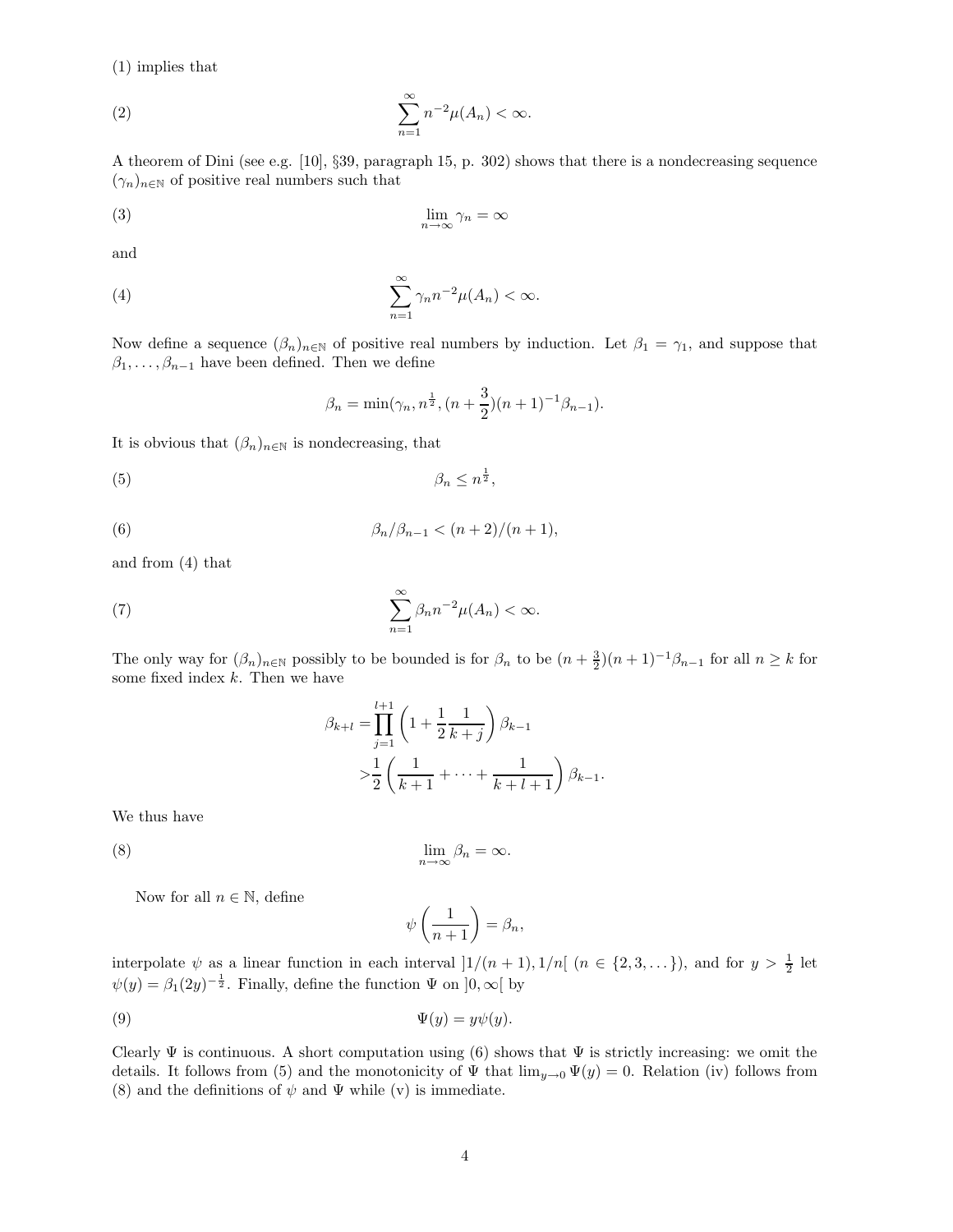It remains to establish (vi). Write B for the set  $\{t \in Y : w(t) \ge 1\}$ , and then estimate as follows:

$$
\int_{Y} w\Psi(w)d\mu = \int_{Y} w^{2}\psi(w)d\mu
$$
\n
$$
= \int_{B} w^{2}\psi(w)d\mu + \sum_{n=1}^{\infty} \int_{A_{n}} w^{2}\psi(w)d\mu
$$
\n
$$
\leq \psi(1) \int_{Y} w^{2}d\mu + \sum_{n=1}^{\infty} \frac{1}{n^{2}} \mu(A_{n})\beta_{n}
$$
\n
$$
< \infty.
$$

 $(5.2)$  COMPLETION OF PROOF: For the measure space of Lemma  $(5.1)$ , take the character group X of G, the  $\sigma$ -algebra of Borel sets, and Haar measure  $\theta$  on X. Given a function w in  $\mathcal{L}_2^+(X)$ , construct the function  $\Psi$  as in (5.1), and further define  $\Psi(0) = 0$ . Thus  $\Psi$  is continuous on  $[0, \infty]$ . Let  $\Phi$  be the inverse function to  $\Psi : \Psi(\Phi(x)) = x$  for all  $x \in [0,\infty[$ . For  $x \in ]0,\infty[$ , let  $\varphi(x) = \Phi(x)/x$ . For  $x \in ]0,\infty[$ , let y be the (unique) number such that  $x = \Psi(y)$ . Then we have

$$
\varphi(x) = \Phi(x)/x = y/\Psi(y)
$$

and (5.1.iv) implies that

$$
\lim_{x \to 0} \varphi(x) = 0.
$$

Note next that for arbitrary numbers  $a, b$  in  $[0, \infty]$ , the inequality

$$
(2) \t\t\t ab \le a\Psi(a) + b\Phi(b)
$$

obtains (a simple sketch suffices to verify this).

Finally, we cite Theorem (3.2) to produce a measure  $\sigma \in \mathbf{S}(G)$  such that

(3) 
$$
\int_X \widehat{\sigma}(\chi)^2 \varphi(\widehat{\sigma}(\chi)) d\theta(\chi) < \infty,
$$

where  $\varphi$  is the function defined in the preceding paragraph. For every  $\chi \in X$ , (2) shows that

(4) 
$$
w(\chi)\widehat{\sigma}(\chi) \leq w(\chi)\Psi(w(\chi)) + \widehat{\sigma}(\chi)\Phi(\widehat{\sigma}(\chi))
$$

$$
= w(\chi)\Psi(w(\chi)) + \widehat{\sigma}(\chi)^2\varphi(\widehat{\sigma}(\chi)).
$$

Integrate the inequality (4) over X and apply (3) and (5.1.vi). This shows that

$$
\int_X w(\chi)\widehat{\sigma}(\chi)d\theta(\chi)<\infty,
$$

as we wished to prove.

#### 6. Proof of (4.3).

Throughout this section, we take  $G$  to be compact (and infinite), so that  $X$  is discrete. We prove first a group–theoretic fact.

(6.1) LEMMA: Let X be an infinite abelian group and  $(\Phi_n)_{n=1}^{\infty}$  a sequence of finite subsets of X. There is a countably infinite dissociate subset  $(\chi_n)_{n=1}^{\infty}$  of X such that for all  $n \in \mathbb{N}$ ,

(i) no product  $\chi_1^{\varepsilon_1}\chi_2^{\varepsilon_2}\ldots\chi_{n-1}^{\varepsilon_{n-1}}\chi_n^{\pm 1}$  lies in  $\Phi_n$ ,

where  $\varepsilon_j \in \{-1,0,1\}$  for  $1 \leq j \leq n-1$ .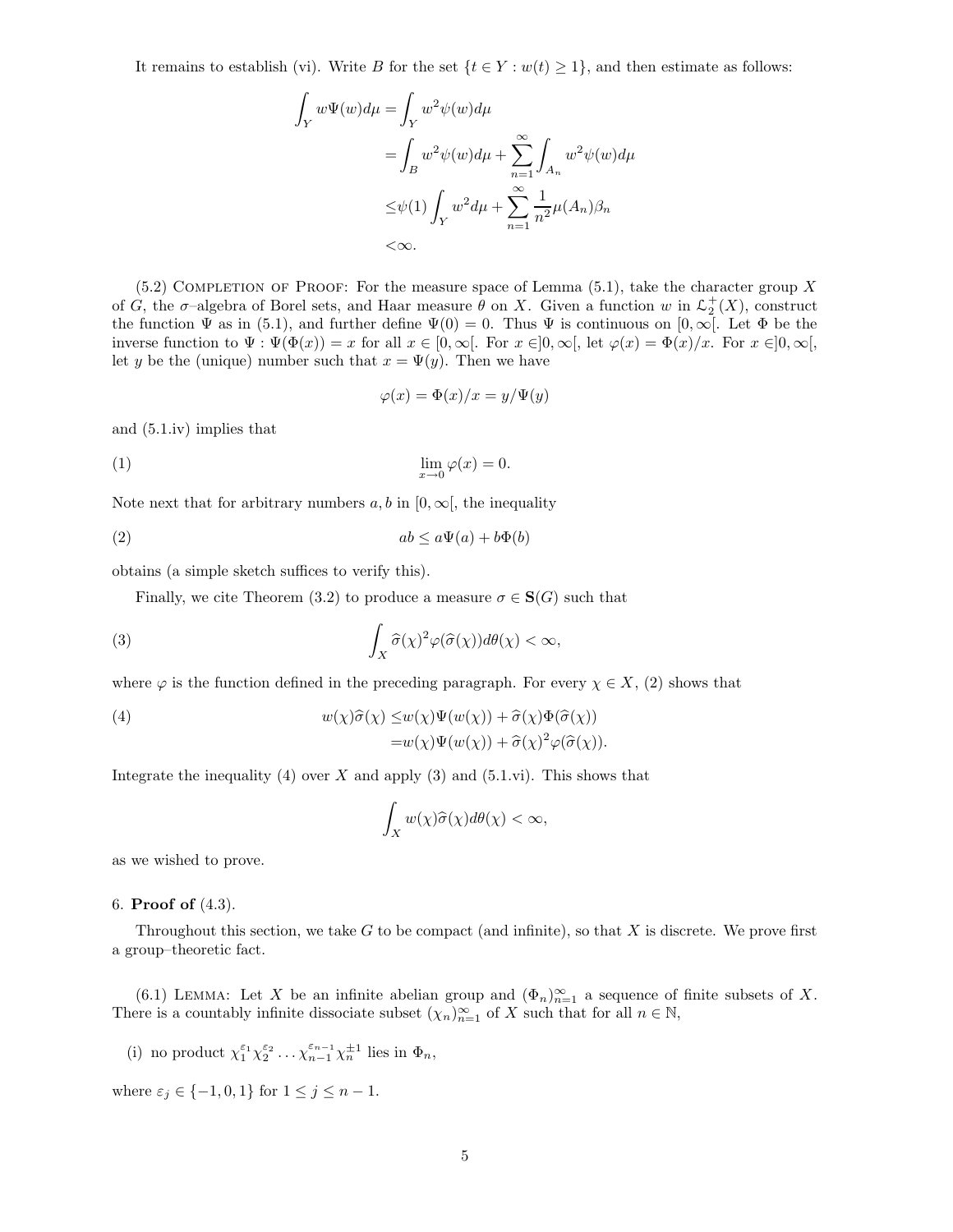PROOF: Case I: the set  $\{\chi^2 : \chi \in X\}$  is infinite. The proof is by induction. Let  $\chi_1$  be any element not in  $\{1\} \cup \Phi_1 \cup \Phi_1^{-1}$ . Suppose that  $\chi_1, \ldots, \chi_{n-1}$  have been chosen so as to be dissociate and to satisfy (i) with n replaced by  $n-1$ . Let  $A_n$  be the set of all products

$$
\psi_1^{\delta_1}\psi_2^{\delta_2}\dots\psi_n^{\delta_n}
$$

where  $\delta_j \in \{-4, -3, -2, -1, 0, 1, 2, 3, 4\}$ , and  $\{\psi_1, \psi_2, \dots, \psi_n\}$  is an arbitrary subset of  $\{\chi_1, \chi_2, \dots, \chi_{n-1}\}\cup$  $\Phi_n$ . The set  $A_n$  is finite. Under our hypothesis, there is an element  $\chi_n \in X$  such that  $\chi_n^2 \notin A_n$ . If

$$
\chi_1^{\varepsilon_1} \cdots \chi_{n-1}^{\varepsilon_{n-1}} \chi_n^{\pm 1} \in \Phi_n,
$$

with  $\varepsilon_j \in \{-1, 0, 1\}$ , then  $\chi_n^2$  is in  $A_n$ . Thus (i) holds with this choice of  $\chi_n$ . To prove that  $\{\chi_1, \ldots, \chi_n\}$ is dissociate, suppose that

$$
\chi_1^{m_1}, \chi_2^{m_2} \dots \chi_n^{m_n} = 1
$$

with  $m_j \in \{-2, -1, 0, 1, 2\}$ . If  $m_n \neq 0$ , then  $\chi_n^2$  is obviously a product (1). Hence  $m_n = 0$  and  $\chi_1^{m_1} = \cdots = \chi_{n-1}^{m_{n-1}} = 1$  by our inductive hypothesis.

Case II: the set  $\{\chi^2 : \chi \in X\}$  is finite. In this case X contains a subgroup  $\Gamma$  isomorphic with the direct sum  $P^*_{n=1}^{\infty} \mathbf{Z}(2)$ , which we realize as the group D of all sequences  $\mathbf{x} = (x_1, x_2, \dots)$  with  $x_n \in \{0, 1\}$ and  $x_n$  eventually zero. (See [8].) Replacing  $\Phi_n$  by  $\Phi_n \cap \Gamma$ , we may suppose that  $X = D$ . For  $n \in \mathbb{N}$ , let  $e^{(n)}$  be the element of D such that  $e_k^{(n)} = \delta_{nk}$  (Kronecker's  $\delta$ -function). For  $n \in \mathbb{N}$ , let

 $l_n = \max\{l \in \mathbb{N} : x_l = 1 \text{ for some } x \in \Phi_n\}.$ 

We define a sequence  $(s_n)_{n=1}^{\infty}$  of positive integers by induction. Let  $s_1 = l_1 + 1$ . When  $s_1, \ldots, s_{n-1}$  have been defined, let

$$
s_n = \max\{s_1, \ldots, s_{n-1}, l_1, \ldots, l_n\} + 1.
$$

It is clear that the set  $\{e^{(s_n)}\}_{n\in\mathbb{N}}\subset D$  is dissociate and satisfies (i).

(6.2) COMPLETION OF PROOF. Let w be any function in  $\mathfrak{c}_0^+(X)$ . For  $n \in \mathbb{N}$ , let

$$
\Phi_n = \{ \chi \in X : w(\chi) \ge 4^{-n} \}.
$$

Let  $\Delta = {\chi_n}_{n \in \mathbb{N}}$  be a dissociate set in X satisfying (6.1.i) for these sets  $\Phi_n$ . Now form the Riesz product  $\mu_{\Delta,\beta}$  for this set  $\Delta$  and the function  $\beta$  on  $\Delta$  such that  $\beta(\chi_n) = \frac{1}{2}n^{-\frac{1}{2}}$  for all  $n \in \mathbb{N}$ . The measure  $\mu_{\Delta,\beta}$ is defined by the following relations:

$$
\widehat{\mu}(1) = 1;
$$

(2) 
$$
\widehat{\mu}(\chi_1^{\delta_1} \dots \chi_m^{\delta_m}) = \left(\frac{1}{2}\right)^{|\delta|} 1^{-\frac{1}{2}|\delta_1|} \dots m^{-\frac{1}{2}|\delta_m|}
$$

for all sequences  $\delta = (\delta_1, \ldots, \delta_m)$  with  $\delta_j \in \{-1, 0, 1\}$ , where we write  $|\delta| = \sum_{j=1}^m |\delta_j|$ ;

 $\hat{\mu}(\psi) = 0$  for all  $\psi \in X$  not of the form appearing in (2).

It is known that  $\mu_{\Delta,\beta}$  is in  $\mathbf{M}^+(G)$ ,  $\mu(G) = 1$ , and that  $\mu_{\Delta,\beta}$  is uniquely determined by (1)–(3). See for example [7], (37.14). We write  $\sigma$  for the measure  $\mu_{\Delta,\beta}$ . It is clear that  $\hat{\sigma} \in \mathfrak{c}_0(X)$  and hence  $\sigma \in \mathbf{M}_{c}(G)$ . Since  $\sum_{n=1}^{\infty} \beta_n^2 = \infty$ , we cite a theorem of Brown and Moran [1] to prove that  $\sigma$  is purely singular:  $\sigma \in \mathbf{M}_{s}(G)$ .

For  $m \in \mathbb{N}$ , let  $Q_m$  be the set of all sequences  $\delta$  as in (2) for which  $\delta_m = \pm 1$ . If  $\delta \in Q_m$ , the character

$$
\chi_1^{\delta_1}\chi_2^{\delta_2}\dots\chi_m^{\delta_m}=\psi_\delta
$$

is not in  $\Phi_m$  (Lemma (6.1)). The cardinal number of  $Q_m$  is  $2 \cdot 3^{m-1}$ . The number  $\hat{\sigma}(\psi_\delta)$  does not exceed  $\frac{1}{2}m^{-\frac{1}{2}}$ . We have

$$
\sum_{\chi \in X} w(\chi)\widehat{\sigma}(\chi) \le w(1) + \sum_{m=1}^{\infty} \sum_{\delta \in Q_m} w(\psi_{\delta})\widehat{\sigma}(\psi_{\delta}) \le w(1) + \sum_{m=1}^{\infty} 4^{-m} 2 \cdot 3^{m-1} \frac{1}{2} m^{-\frac{1}{2}} < \infty.
$$

Testo pervenuto il 30 aprile 1976 Bozze licenziate il 10 maggio 1977.